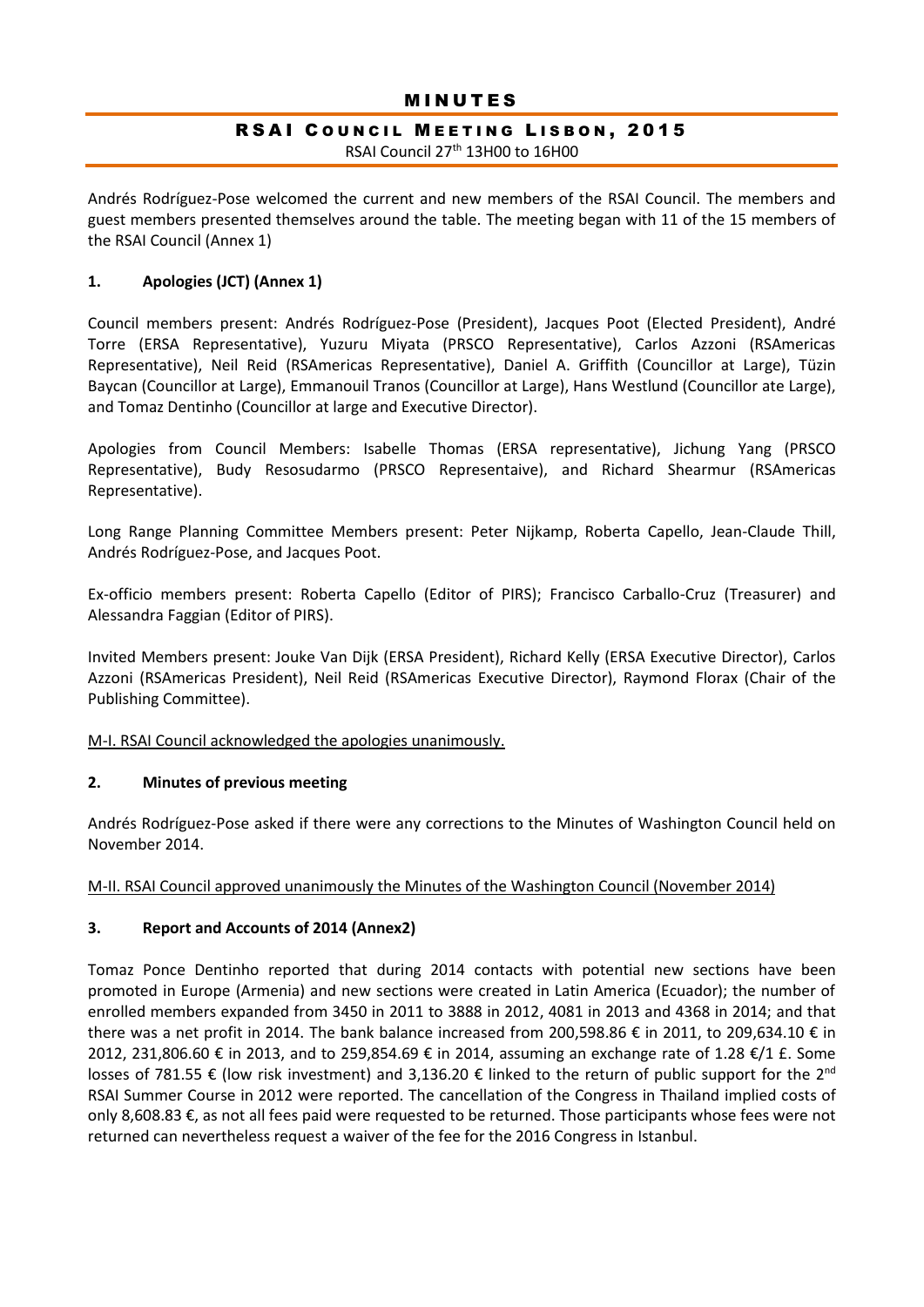Andrés Rodríguez-Pose asked the Councillors for remarks on the Report and Accounts of 2014. As there were no remarks or questions Andrés Rodríguez-Pose asked for the approval of the Report and Accounts for 2014.

## M-III. RSAI Reports and Accounts were approved unanimously by the Council

## **4. Middle term report of 2015.**

Andrés Rodríguez-Pose reported that the two measures approved by the RSAI Council in Washington 2014 – *Nurturing New Talent* and *Building Bridges* – had been implemented successfully. *Nurturing New Talent* aims to promote the development of Regional Science by co-financing workshops and summer institutes, supported three applications: the European Institute in Vienna, one Workshop in Barcelona, and one Summer Course in Romania. An initiative in the US was not supported, due to the fact that the application was done after the event had taken place. *Building Bridges* has the objective to facilitate the participation of researchers from low-income and lower-middle-income economies at the main Regional Science Conferences: ERSA, NARSC and PRSCO. In this case there was one applicant from Kirgizstan whose request to attend the ERSA conference was approved.

Andrés Rodríguez-Pose requested that these measures the extended in order to launch new open new calls in September for actions to be taken after January 2016. Neil Reid seconded the proposal.

#### M-III. The RSAI Council approved unanimously the extension of the programs *Nurturing New Talent* and *Building Bridges*

Andrés Rodríguez-Pose informed the Council that a new measure will be proposed in the RSAI Council of Portland in November aimed at supporting young researchers pursue high-risk research strategies seed funding, with an aim of developing fully fledged proposals to be presented to research councils across the world. Jouke Van Dijk asked for a larger explanation. Andrés Rodríguez Pose explained that early career seed funding support was common and popular in many other scholarly associations and universities and that small amounts of seed funding could make a real difference for young researchers, and especially for those whose location did not facilitate the availability of research funds. Emmanouil Tranos suggested that the support should be open to researchers in developed and developing countries. Andrés Rodríguez-Pose replied that the support would be available to young researchers (below the age of 33) located anywhere in the world and that, only in case of equal merit, would criteria of level of development of the country of location be taken into consideration. Alexandra Faggian reported the support provided by other institutions such as the Royal Geographical Society. Neil Reid reinforced the proposal that NARSC can supplement these funds. Carlos Azzoni suggested that the applications could be made through the sections that could provide an extra support. Tomaz Ponce Dentinho said that the sections could have a say in the projects that come from their members. Andrés Rodríguez-Pose concluded that, given potential tax constraints, it would be better to channel applications directly through the RSAI. He thanked councillors for the useful comments, welcomed the possibility suggested by Neil Reid of making this a RSAI-NARSC initiative in North America, and said that he will write a formal proposal for the RSAI Council in Portland in November so that the new line of support can be initiated in 2016.

Concerning the relations between RSAI and Wiley Blackwell Andres Rodríguez-Pose said that RSAI is still making a profit, but there is a major concern on the amount paid in subscription fees. He also reported that there had been limited progress in discussions with Wiley Blackwell (especially concerning dealing with the backlog in Papers in Regional Science) and RSAI should think on creating an open tender for publishing RSAI journals before the current contract expires in 2018.

## **5. New Councillors at Large 2016-2018 (Annex 3).**

(Tomaz Ponce Dentinho left the room because he stood for election as councillor at large)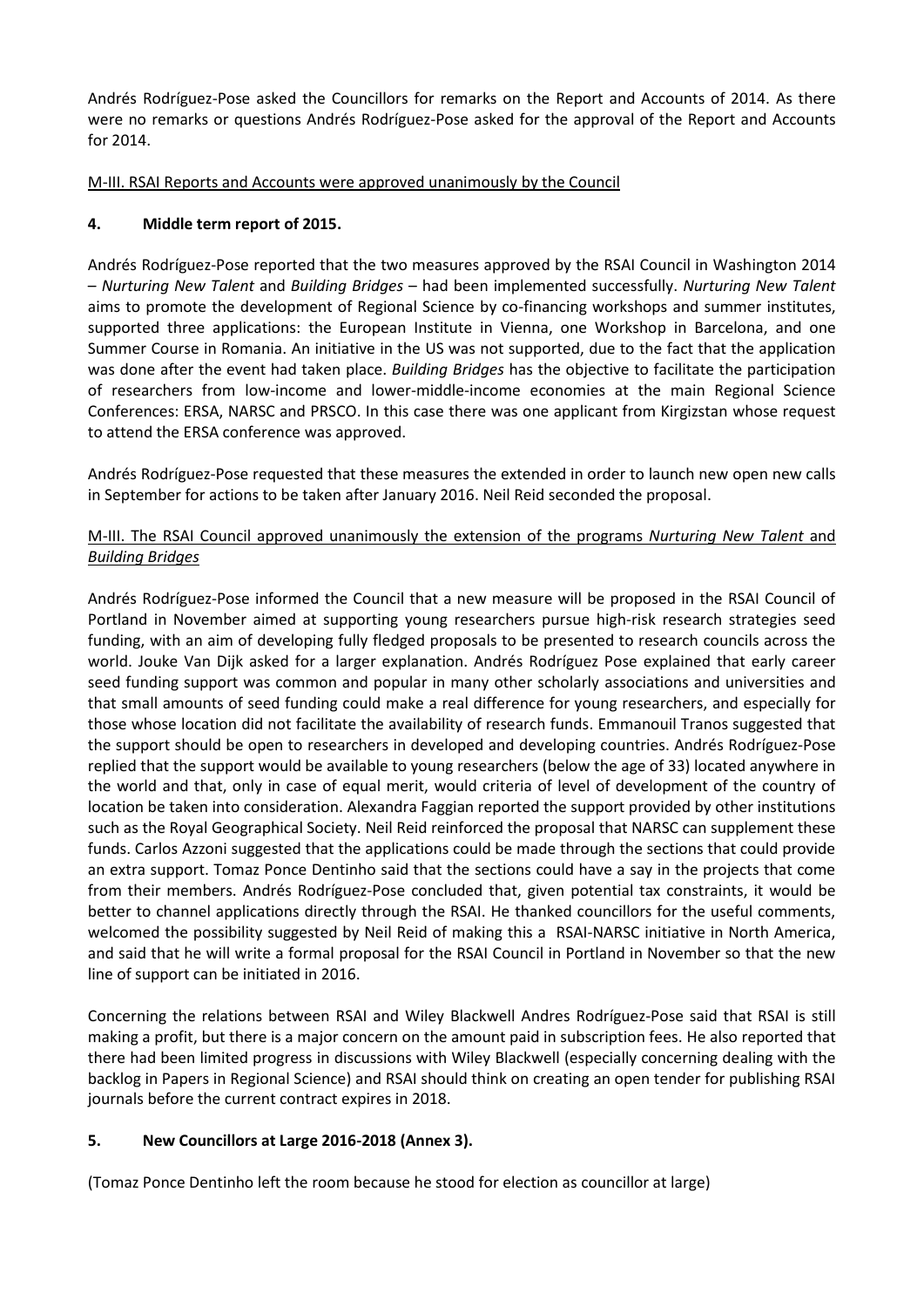Andrés Rodríguez-Pose explained that there were four regular candidates for the one position of councillor at large 2016-2018: Amitrajeet Batabyal (NARSC Member), Terry Clower (NARSC Member), Tomaz Ponce Dentinho (Portuguese Section), and Fabio Mazzola (Italian Section). He also indicated that the fact that the executive director was not automatically a member of the Council could create discontinuities in the management of the Association. Therefore, to avoid these contingencies, he proposed that the Executive Director, chosen by the Council every three years, becomes automatically a member of the Council. Following these remarks Andrés Rodríguez-Pose proposed that Amitrajeet Batabyal (NARSC Member), Terry Clower (NARSC Member), and Fabio Mazzola (Italian Section) be accepted by the Council as candidates for Councillors at Large.

M-IV. The RSAI Council approved unanimously Amitrajeet Batabyal (NARSC Member), Terry Clower (NARSC Member), and Fabio Mazzola (Italian Section) are accepted by the Council as candidates for Councillors at Large.

## **6. Nomination of the Council Representatives in the LRPC**

Tomaz Ponce Dentinho informed that, in the RSAI Council of Washington, Jacques Poot (President Elected) and Andrés Rodríguez-Pose (President) were nominated by the Council in Washington as RSAI Council representatives in the Long Range Planning Committee.

## **7. World Congress in Istanbul.**

Andrés Rodríguez-Pose reported that the decision to implement the  $11<sup>th</sup>$  RSAI World Congress in Istanbul was made in the NARSC Congress in Washington. Tüzin Baycan informed that the Local Organizing Committee secured a large amount of support; the venue is in a Military Museum and Cultural Centre in an area with many hotels; the dates are from the 25<sup>th</sup> till the 28<sup>th</sup> of April; a leaflet and a flyer were distributed in this conference (ERSA 2015). She reported her aim of attracting top-notch keynote speakers and the webpage was in preparation and will be ready soon. Roberta Capello remarked that the World Congress looks very promising and suggested that a theme should be included. Andrés Rodríguez-Pose said that the choice was not to have a Congress theme that could restrict the attractiveness of the Congress for presentations that did not fall directly within the chosen theme. Neil Reid reinforced the idea that participants add regional science conferences rarely pay attention to the theme. Andrés Rodríguez-Pose said that as soon as special and plenary sessions are included and announced the content of the Congress will become more attractive. Tuzin Baycan informed that the recently organized Turkish Conference had a theme but no paper presented fell directly within theme. Hans Westland commented that April is very near and an announcement should be made very soon with one or two outstanding key speakers. Roberta Capello asked if the names of the keynote speakers are already fixed. Andrés Rodríguez-Pose answered that there are no confirmations yet welcomed suggestions. He also made a call for volunteers to come forward with special and panel sessions.

M-V. The RSAI Council supported unanimously the efforts of the Local Organizing Committee and RSAI Presidency and Office to promote the 11<sup>th</sup> RSAI World Congress in Istanbul.

## **8. Relations with the Supra-nationals.**

Andrés Rodríguez-Pose informed he had been surprised by what seemed to be limited channels of communication between the supra-national regional science associations and RSAI that became evident at the RSAI Council meeting in St Petersburg in 2014. He indicated that his strategy since becoming president had been to rebuild the relationships between RSAI and the supra-nationals. Part of this strategy had involved working together, creating frequent informal channels of communication. But he emphasised that more needed to be done and that formal arrangements needed to be put in place. He therefore proposed that the Presidents of the Supra – Nationals and the Executive Director of the RSAI should become automatically and for the period of their tenure voting members of the RSAI Council. This implies new bylaws and an expansion of the Council from 15 to 19 members. André Torre strongly supported the idea.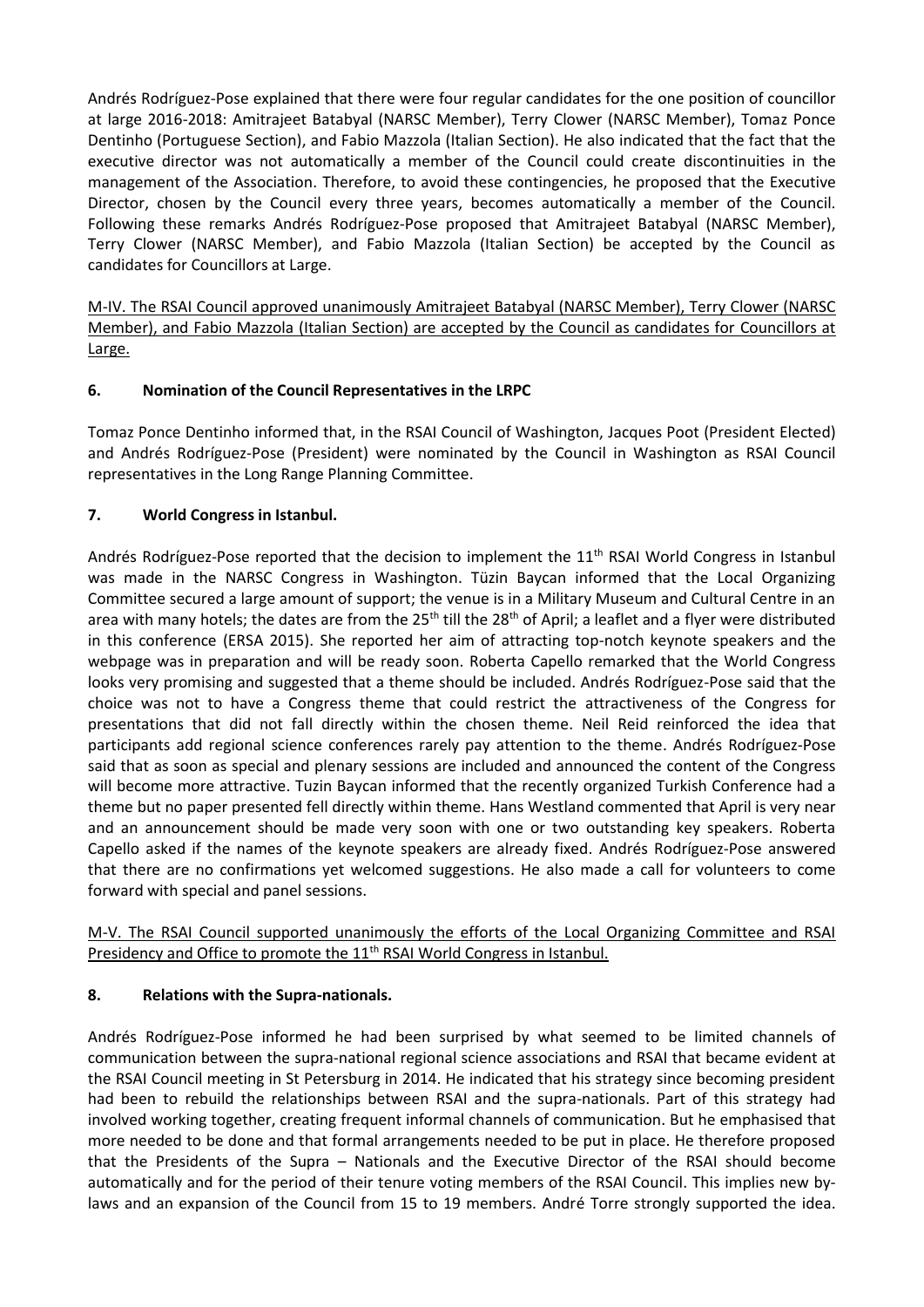Carlos Azzoni said that there could be some overlapping because some members of the Council are also Presidents of Supra-nationals. Andrés Rodríguez-Pose said that the Supra-nationals can decide whether to keep the existing representative and president of their Supra-national or to nominate another representative. Neil Reid asked that, in the case of NARSC, what is the Supra-national? Andrés Rodríguez – Pose answered that, following the agreement to promote a Supra National Association for the Sections of Latin America and Caribbean the representation of the Supra nationals in the RSAI Council must also be adapted. Carlos Azzoni said that he is still the President of RSAmericas and that the Caribbean and Latin America Supra National does not exist so far. Andrés Rodríguez Pose said that the Caribbean and Latin America Supra National should be created by the respective RSAI sections and come back to the RSAI Council for approval and redefinition of the RSAI structure and functioning; and complemented that the idea for a Caribbean and Latin America Supra National was already discussed in the PRSCO meeting of Viña del Mar (Chile). Roberta Capello said that if the decision of the Council is to include in the Council the three Presidents of the Supra Nationals it means the Executive Director Tomaz Dentinho does not need to go for elections as Councillor at Large and therefore the decision on the enlargement of the Council should be made now.

Andrés Rodríguez Pose proposed that the principle to expand the Council to the Presidents of the Supra Nationals and the Executive Director should be approved by the Council in Lisbon and the by-laws that will translate those principles would be submitted for approval in the Council in Portland.

M-VI. The RSAI Council approved unanimously the Presidents of the Supra Nationals and the Executive Director should be full members of the RSAI Council for the period of their respective mandates

## **9. Supra nationals and sections**

#### ÷ **Latin American-Caribbean Supra Region of the RSAI**

Carlos Azzoni informed there was a meeting of the members of the various sections of the Caribbean and Latin America Region (Mexico, Venezuela, Colombia, Ecuador, Brazil, Argentina and Chile) and a work plan was approved for the creation of the Supra national association for Latin America and the Caribbean.

# **China**

Andrés Rodríguez-Pose reported on developments to create a regional science section in China. He had been to China on two occasions during the year and had had meetings with representatives of the regional science community in China. Progress had been made and it is expected that the Chinese Regional Science Association will become a section in the near future.

## **10. Relationship with the emerging Regional Science Academy**

Hans Westland presented the initiative of the Regional Science Academy. He said that RSAI is a wellfunctioning organization, but that there is a case for the creation of another body based on volunteer work, inclusive and forward looking; that will take initiatives to promote research on new ideas related to regional science, regional studies, demography, geo sciences, etc. The Regional Science Academy aims to fill some of the voids not currently undertaken by existing regional science associations. These include: i) think tank for new ideas; ii) an academic forum that provides teaching activities such as workshops, courses, summer courses, and accreditation of courses and degrees; iii) a fund raising and allocation institution to support research and teaching; and iv) a promoter of a data base infrastructure.

Peter Nijkamp thanked RSAI for listening to the project of the Regional Science Academy, reinforced that the Academy is not a club of scholars but an organization to provide services related to regional science research and teaching, complementing and reinforcing the services provided by RSAI. He continued by reporting on the set of meetings that took place (Rabat, Amsterdam, Lisbon,) until now and that will occur in the future (Fall of 2015: Stockholm, Portland, Amsterdam and 2016: Istanbul). And continued saying that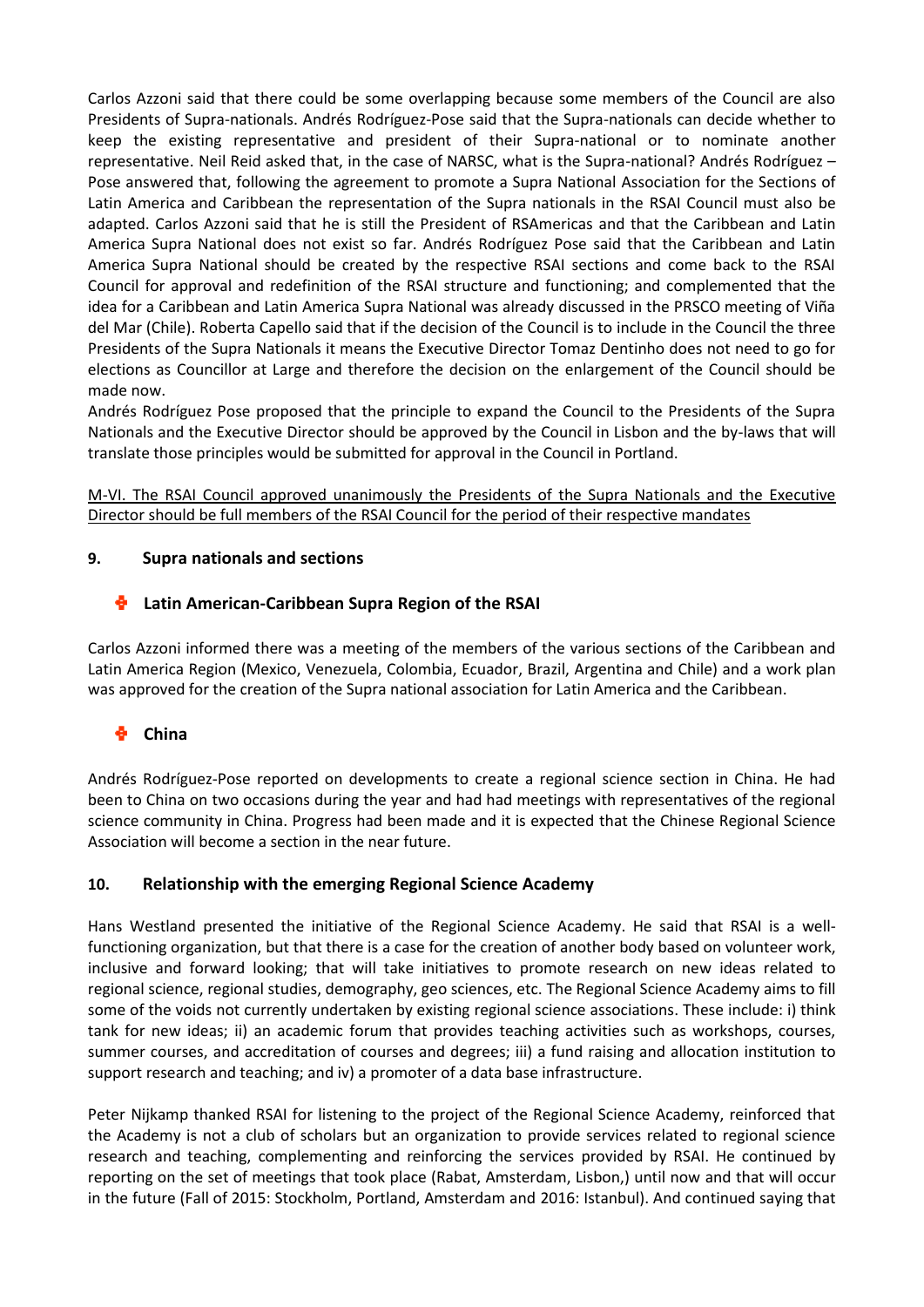if we need to know the definition of regional science, to create a quality control mechanism for textbooks, to store big amounts of data as in other disciplinary fields, such as physics, oncology, biotechnology, we need to know where we want to be 20 years from now,… And finished remarking that regional science academy is an opportunity for the benefit of all.

Andrés Rodríguez-Pose said that RSAI should welcome the initiative and that was the same advice from the Long Range Planning Committee. Tomaz Ponce Dentinho remarked that RSAI should be reinvented to accommodate the Regional Science Academy. Tuzin Baycan pointed out that there is not much information so far to perceive the scope of the Regional Science Academy. Andrés Rodríguez Pose commented that the Regional Science Academy is going to provide services that RSAI does not offer and that complement the services provided by RSAI. Peter Nijkamp added that an Academy is by definition independent. Andrés Rodríguez-Pose proposed the RSAI Council to approve a statement in support of the Regional Science Academy.

M-V. The Council approved unanimously a statement of support of the Regional Science Academy.

## **11. RSAI Publications**

# **PIRS**

Roberta Capello said that the editorial team of Papers in Regional Science (PIRS) is settled down and that until now only papers that were processed by the former editors, three years ago, had been published by the new team. She also reported that, regarding the journal Papers in Regional Science, there is a rise in the number of papers and the time from submission to final decision decreased to 4 months. Finally Roberta Capello indicated a few critical points, mainly related to the huge back log with 95 papers waiting to be printed and a greater competition that has been tackled by inviting known authors and promoting special issues to keep and improve the impact factor.

# **RSPP**

Andrés Rodríguez-Pose said that the editor in chief of the journal Regional Science Policy and Practice (RSPP), Michel Carroll was not in meeting, due to a change in University, and informed the Council that the journal is now registered in Scopus.

Alexandra Faggian suggested regional science conferences should include special sessions associated with RSAI journals. Raymond Florax, from the RSAI publishing committee, informed the RSAI Council that the contract with Wiley Blackwell will finish in 2018 and therefore decisions must be made in 2017. Regarding RSPP Raymond Florax said that there is a need to clarify the niche of the journal, to define the differences with PIRS. He also said that to access the SCI web of knowledge is increasingly difficult even more if the number of citation to the articles in the journal were low.

## **12. RSAI Awards**

## **Founders Award**

Andrés Rodríguez-Pose suggested the Emmanouil Tranos and the Executive Director set up the committee and implement the procedures for the Founders Award.

## **Stan Czamanski Award**

Andrés Rodríguez-Pose informed de Council that a second call for the Stan Czamanski award will be launched in September.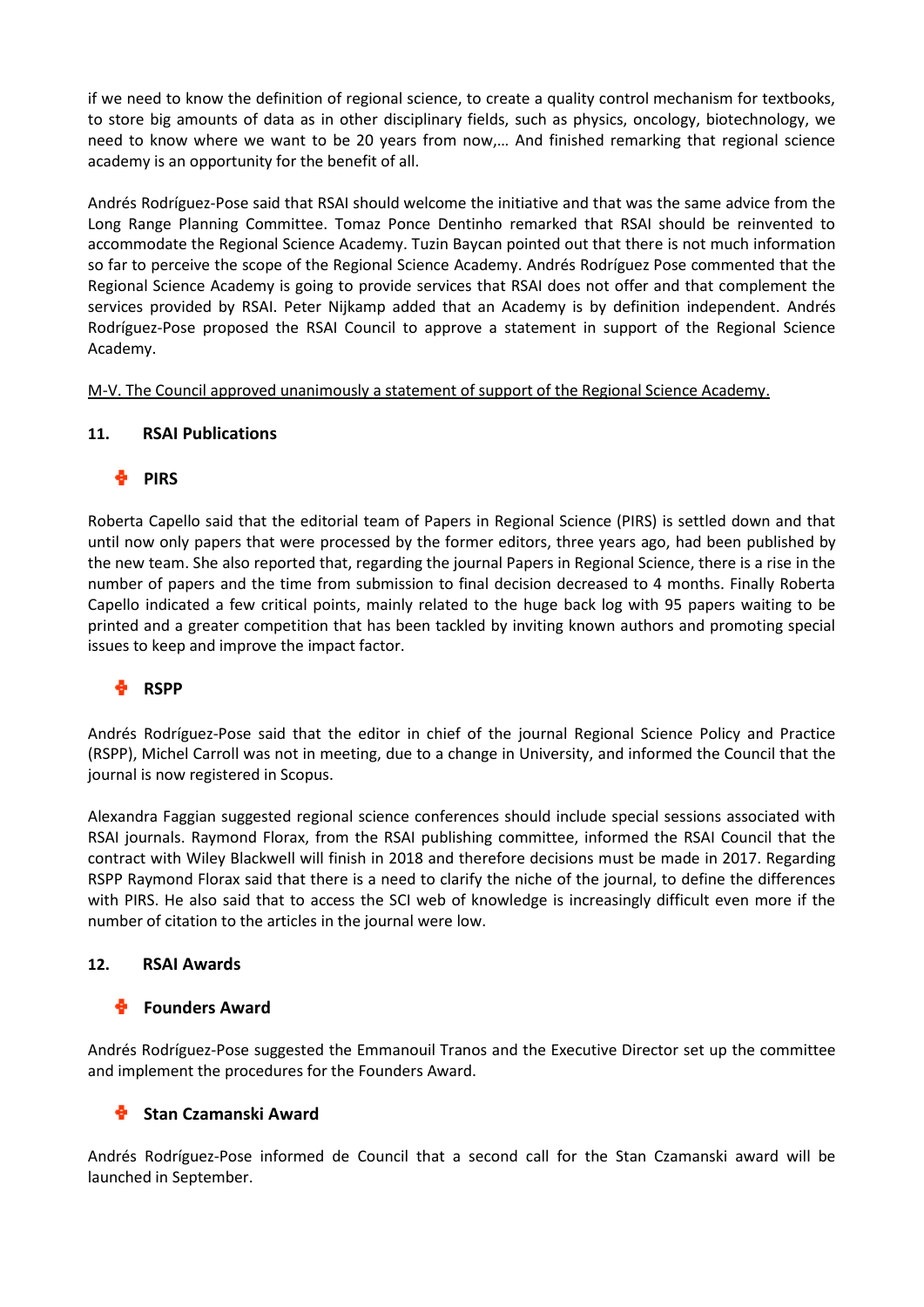#### ۰ **RSAI Fellows**

Andrés Rodríguez-Pose informed de Council that so far there are only two active nominations for the Fellows in 2015

#### ٠ **RSAI dissertation competition**

Andrés Rodríguez-Pose informed de Council that the Committee of the RSAI dissertation award will select the winner the ward for the Portland NARSC Conference.

## **13. AOB**

None other issue was raised by councillors and the meeting was adjourned.

# **Date of next meeting (Friday, 13th November, 2015, Portland, USA)**